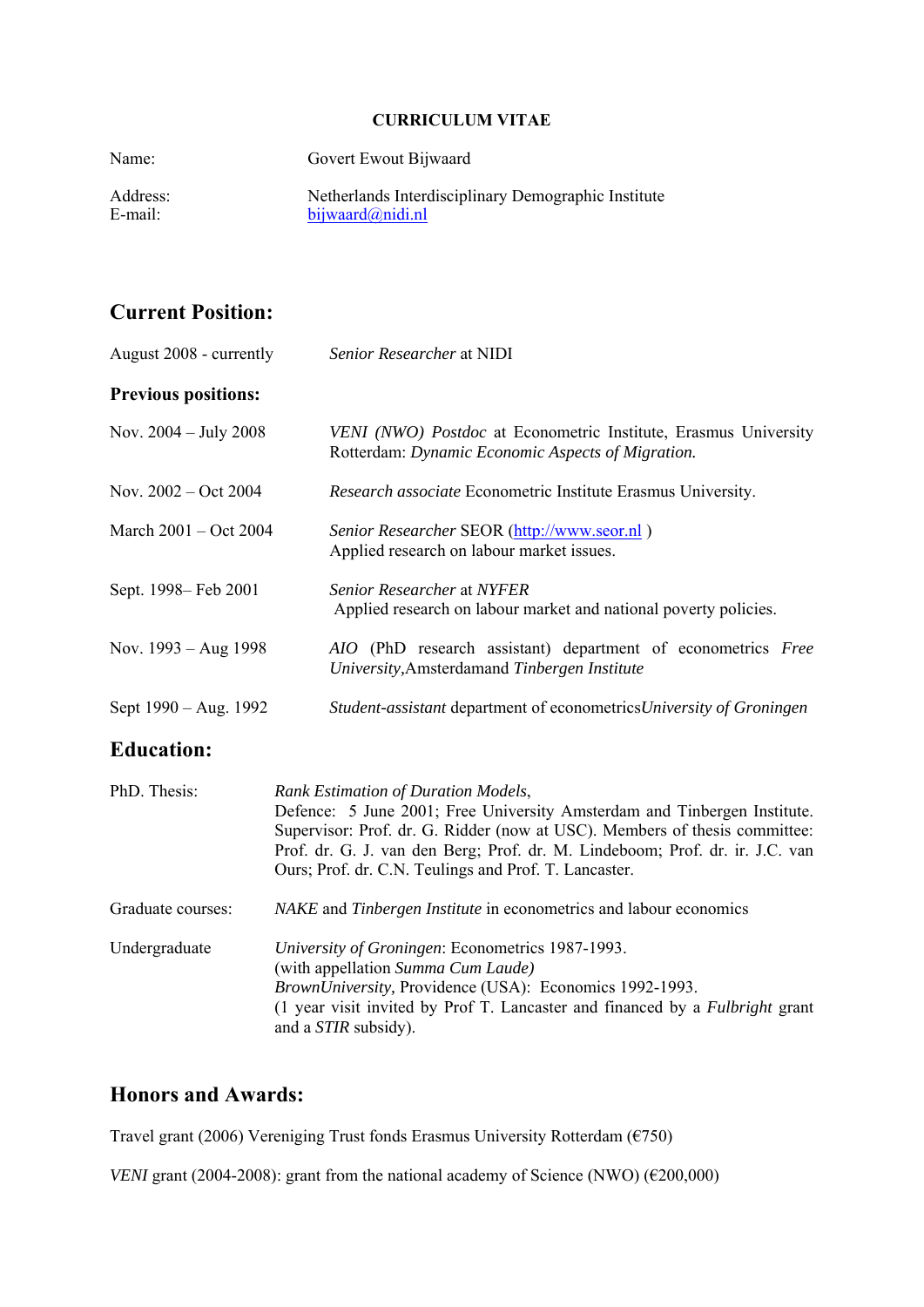Honorable mention *2002 Zellner Thesis Award in Business and Economic Statistics;*

Honorable mention *W.E. Upjohn Institute for Employment Research 2001Dissertation Award* (\$750);

*Fulbright grant* (1992-1993): granted for visit to BrownUniversity, Providence, USA (\$7500);

*STIR* subsidy (1992-1993): granted for visit to BrownUniversity, Providence, USA (fl.2500);

### **Fellowships:**

*Visiting research fellow,* **SOM** research Institute, Faculty of Economics and Business, University of Groningen (starting June 2017)

*GLO Fellow,* Global Labor Organization, *GLO*, (starting March 2017)

*External affiliate,* Health Econometrics and Data Group, **HEDG**, York University (starting June 2015)

*Research Fellow,* Centre for Research and Analysis of Migration, **CReAM**, London (starting March 2014)

*Research Fellow,* Institute for the Study of Labor, *IZA*, Bonn (starting July 2007)

*Guest researcher*, *Erasmus University Rotterdam* (starting August 2008)

*Research Fellow, Tinbergen Institute* (January 2008- August 2008)

### **Publications:**

#### **Refereed journals**

- G. E. Bijwaard and J. Wahba (2019), Immigrants wage growth and selective out-migration, *Oxford Bulletin of Economics and Statistics*, 81, 1065-1094
- G.E. Bijwaard and A. M. Jones (2019), An IPW estimator for mediation effects in hazard models: with an application to schooling, cognitive ability and mortality, *Empirical Economics, 57, 129-175*
- G.E. Bijwaard, P. Tynelius , and M. Myrskylä (2019), Education, Cognitive ability and cause-specific mortality: A structural Approach, *Population Studies, 73, 217-232*
- F. van Poppel, G.E. Bijwaard, M. J. van Lieburg, F. van Lieburg, R. Hoekstra and F. Verkade (2018), Medische opleiding gaf geen overlevingsvoordeel: Levensverwachting van Nederlandse medici geboren in 1550-1909, *Nederlands Tijdschrift voor Geneeskunde*, 162: D2653, 22-28.
- G.E. Bijwaard, M. Myrskylä, P. Tynelius and F. Rasmussen (2017) Educational gains in causespecific mortality: Accounting for cognitive ability and family-level confounders using propensity score weighting, *Social Science & Medicine*, 184, 49-56
- P. Ekamper, G.E. Bijwaard, F. van Poppel and L.H. Lumey (2017) War-related excess mortality in the Netherlands 1944-45: New estimates of famine and non-famine related deaths from national death records, *Historical Methods,* 50, 113-128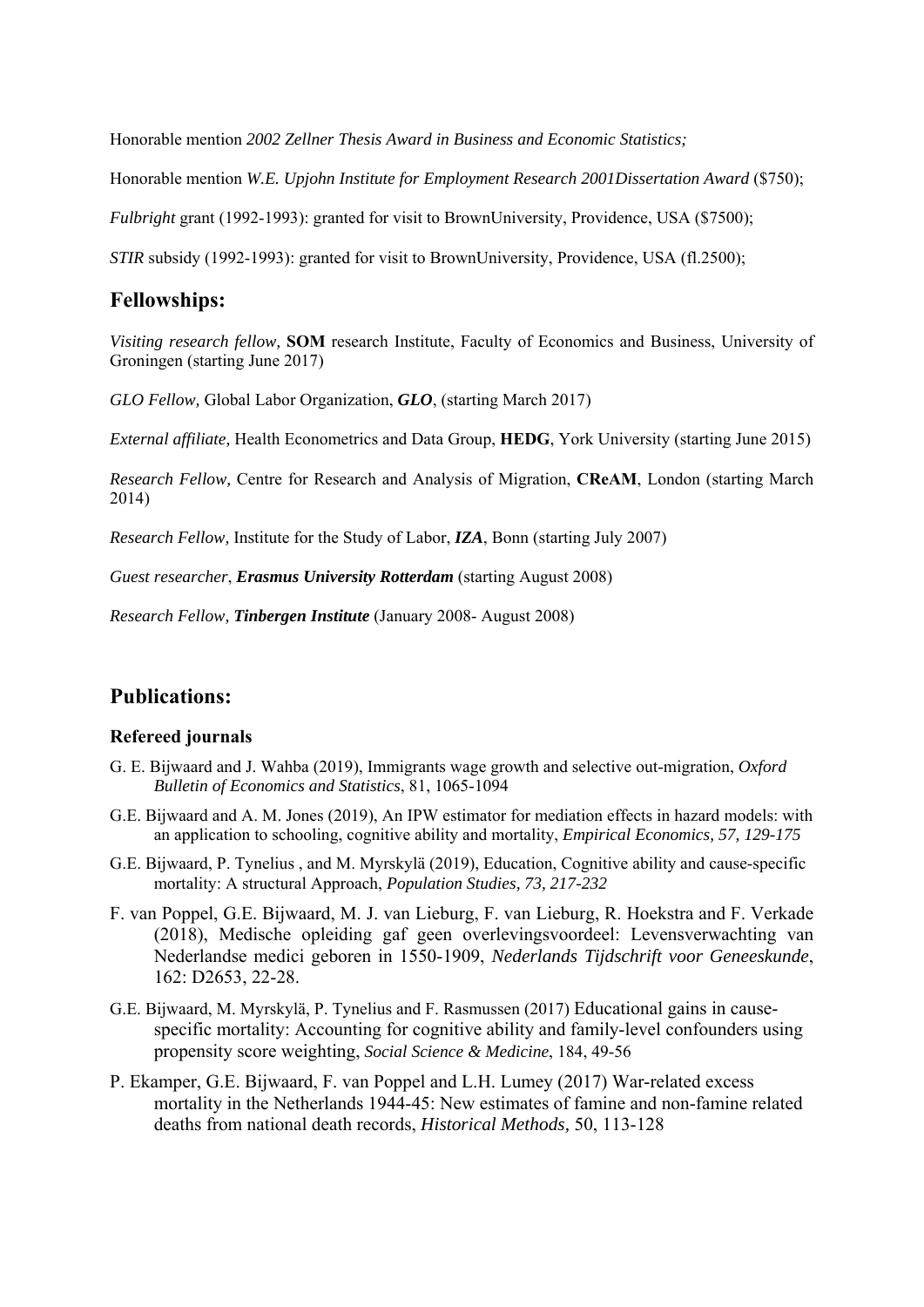- F. van Poppel, G.E. Bijwaard, M. J. van Lieburg, F. van Lieburg, R. Hoekstra and F. Verkade (2016), The Life Expectancy of Medical Professionals in the Netherlands, Sixteenth to Twentieth Centuries. *Population*, 71, 619-640
- G.E. Bijwaard and H. van Kippersluis (2016), Efficiency of Health Investment: Education or Intelligence? *Health Economics*, 25, 1056-1072.
- G. E. Bijwaard and Q. Wang (2016) *,* Return Migration of Foreign Students, *European Journal of Population*, 32, 31-54.
- G.E. Bijwaard, F. van Poppel, P. Ekamper and L. H. Lumey (2015) Gains in life expectancy associated with higher education in men, *PLOS One* 10, e0141200.
- G.E. Bijwaard, H. van Kippersluis, and J. Veenman (2015) Education and Health: The Role of Cognitive Ability, *Journal of Health Economics, 42, 29-43.*
- G. E. Bijwaard (2015) Income of immigrants and their return *IZA World of Labor*
- P. Ekamper, F. van Poppel, A.D. Stein, G. E. Bijwaard and L.H. Lumey (2015) Prenatal Famine Exposure and Adult Mortality through Age 63 from Cancer, Cardiovascular Disease and Selected Other Causes, *American Journal of Epidemiology,* 181(4), 271-279*.*
- N. van der Gaag, G. E. Bijwaard, J. de Beer and L. Bonneux (2015) A multistate model to project elderly disabled in case of limited data, *Demographic Research,* 32, 75-106.
- U. R. Saha, A. H. O. van Soest and G. E. Bijwaard (2014) Cause-specific neonatal deaths: levels, trend and determinants in rural Bangladesh, 1987-2005*, Population Studies*, 68, 247-263.
- G. E. Bijwaard, C. Schluter and J. Wahba (2014) The impact of labor market dynamics on the return-migration of immigrants, *Review of Economics & Statistics*, 96, 483-494.
- G. E. Bijwaard and S. van Doeselaar (2014)*,* The Impact of Changes in the Marital Status on Return-Migration of Family Migrants, *Journal of Population Economics*, 27(4), 961-997
- G. E. Bijwaard (2014) Multistate Event History Analysis with Frailty, *Demographic Research,* 30, 1591-1620
- G. E. Bijwaard and J. Wahba (2014) Do high or low income immigrants leave faster?*Journal of Development Economics*, 108, 54-68
- F. Mirzada, A. S. Schimberg, F.M. Engelear, G.E. Bijwaard, D. van Bodegom, R.G.J. Westendorp and F.W.A. van Poppel (2014) Arts and Ageing; Life Expectancy of Historical Artists in the Low Countries, *PLOS One*, 9, e82721
- F. van Poppel, D. J. van de Kaa and G. E. Bijwaard (2013) The longevity of visual artists in the Low Countries through the ages, *Population Studies*, 67, 275-292
- G. E. Bijwaard, G. Ridder and T. Woutersen (2013) A simple GMM estimator for the Semiparametric Mixed Proportional Hazard Model, *Journal of Econometric Methods*, 2, 1-23.
- J. Veenman and G. E. Bijwaard (2012), Exclusionary Risks on the Transitional Labour Market, *European Sociological Review,* 28, 661-673
- F. van Poppel, G. E. Bijwaard, P. Ekamper and K. Mandemakers (2012) Historical Trends in the Correlation of Sibling Deaths in Infancy in The Netherlands, *Biodemography and Social Biology*, 58, 87-115
- S. Knapp, G. E. Bijwaard and C. Heij (2011) Estimated Incident Cost Savings in Shipping due to Inspections,*Accident Analysis and Prevention, 43, 1532-1539*
- C. Heij, G. E. Bijwaard and S. Knapp (2011) Ship Inspection Strategies: Effects on Maritime Safety and Environmental Protection, *Transportation Research D, 16,* 42-48
- G. E. Bijwaard (2010) Regularity in Individual Shopping Trips: Implications for Duration Models in Marketing, *Journal of Applied Statistics*, 37, 1931-1945.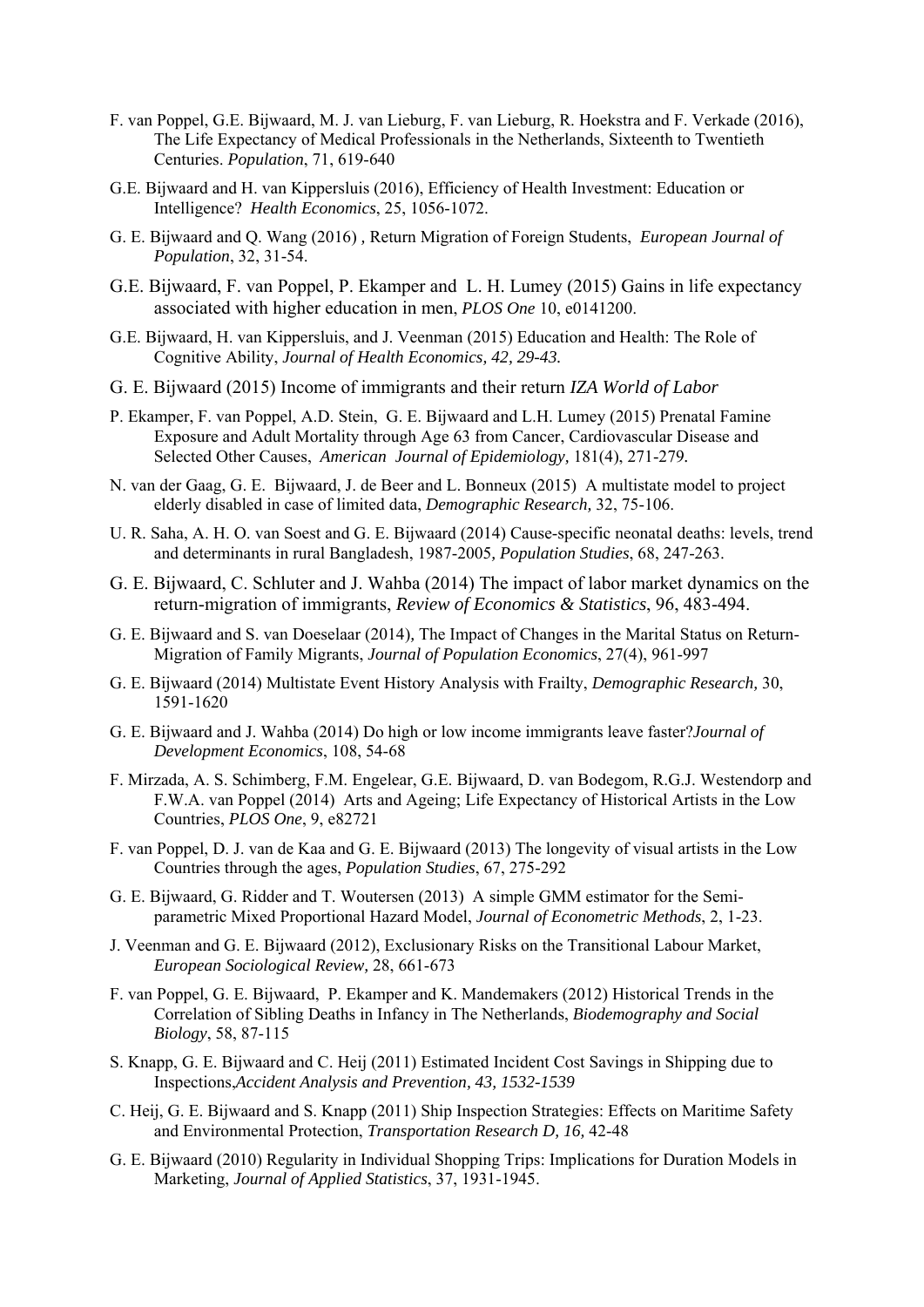- G.E. Bijwaard (2010) Immigrant Migration Dynamics Model for The Netherlands, *Journal of Population Economics,* 23, pp 1213-1247.
- G. E. Bijwaard and P. H. Franses (2009) The effect of Rounding on Payment Efficiency, *Computational Statistics & Data Analysis*, 53, 1449-1461.
- G. E. Bijwaard and S. Knapp (2009) Econometric Analysis of Ship Life Cycles Are Safety Inspections Effective? *Marine Policy*, 33, 350-369.
- G.E. Bijwaard, M. C. W. Janssen and E. Maasland (2008) Early Mover Advantages: An Empirical Analysis of European Mobile Phone Markets, *Telecommunications Policy,* 32, 246-261.
- G. E. Bijwaard en J. Veenman (2008), Ongelijke kansen op de transitionele arbeidsmarkt, *Tijdschrift voor Arbeidsvraagstukken,* 42(2), pp. 137-147.
- G. E. Bijwaard, P. H. Franses and R. Paap, (2006) Modelling Purchase Decisions as Repeated Events, *Journal of Business & Economic Statistics*, 24, 487-502.
- G.E. Bijwaard and G. Ridder, (2005) Correcting for Selective Compliance in a Re-employment Bonus Experiment*, Journal of Econometrics,* 125, 77-111.

#### **Books and contribution to books**

- G. E. Bijwaard (2009), Instrumental Variable Estimation for Duration Data, In: *Causal Analysis in Population Studies: Concepts, Methods, Applications*, eds. H. Engelhardt, H.-P. Kohler and A. Fürnkranz-Prskawetz, Springer-Verlag, pp 111-148.
- G.E. Bijwaard, B. van Dijk and J. de Koning (2008) Working time preferences, labour market Transitions and job satisfaction, In: *Flexibility and Employment Security in Europe: Labour Markets in Transition*, ed. R. Muffels, Cheltenham: Edward Elgar, pp 255-277.
- G.E. Bijwaard (2007), Dynamic Economic Aspects of Migration, In: *Migration of Labor- Global Perspectives*, eds. R. Ghosh and A. Kumar Pain, ICFAI University Press, pp 21-31.
- J. de Koning, G.E. Bijwaard, A. Gelderblom and H. Kroes (2005), Labour Market Transitions and Supply Discrepancies, In: *Diversity in Life courses; consequences for the labour market*, eds. N. van den Heuvel, P. van der Hallen, T van der Lippe and J. Schippers, OSA, pp 43-59.
- G.E. Bijwaard, (2001) *Rank Estimation of Duration Models*, PhD dissertation Free University and Tinbergen Institute, Thela Thesis Amsterdam.

#### **National journals**

- G. E. Bijwaard (2019), Retourmigratie en arbeidsmarktsucces beïnvloeden loongroei van migranten , *Economische Statistische Berichten*, 4 juli 2019, pp 304-307.
- P. Ekamper, , G. E. Bijwaard , F. van Poppel en L.H. Lumey (2017) Sterfte door hongerwinter en oorlog, *DEMOS*, 33(4), pp 3-4
- G. E. Bijwaard (2016) Intelligente mensen leven langer, *DEMOS*, 32 (9), blz 8
- P. Ekamper, F. van Poppel, G. E. Bijwaard en L.H. Lumey (2016) De lange arm van de Hongerwinter, *DEMOS*, 32(5), pp 5
- G. E. Bijwaard (2016), Aanzienlijk deel asielmigratie zal tijdelijk zijn, *Economische Statistische Berichten*, 17 maart 2016, pp 214-215
- F. van Poppel, P. Ekamper, G. Bijwaard and L.H. Lumey (2015), Late gevolgen van de Hongerwinter, *Gen. magazine: tijdschriftvoor familiegeschiedenis,20, 50-54*
- Govert Bijwaard en Hans van Kippersluis (2015), Wie heeft een grotere overlevingskans bij ziekenhuisopname? De intelligente patiënt, *Me Judice*, 2 maart 2015.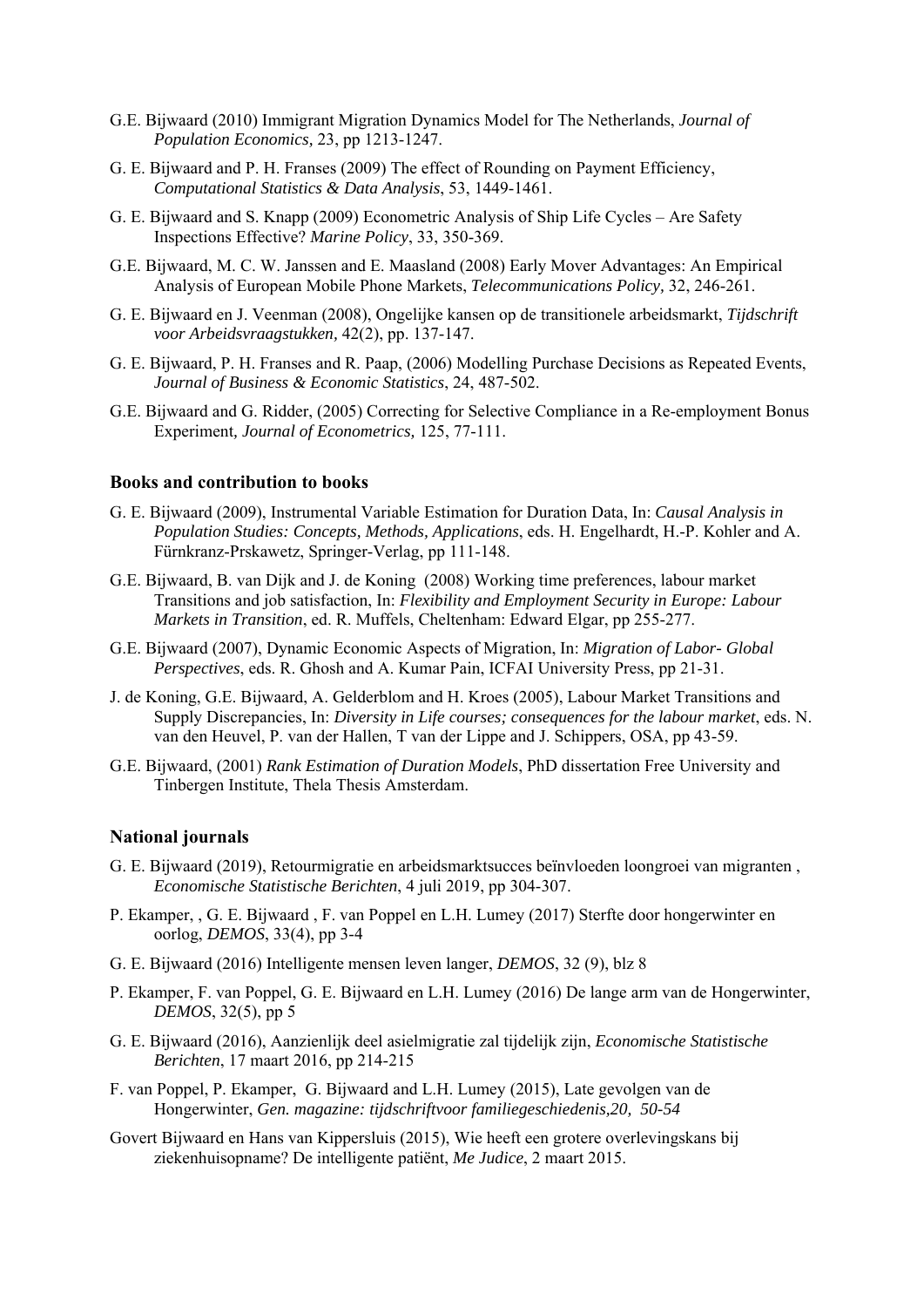- Govert Bijwaard (2014), Angstbeeld van immigranten die verzorgingsstaat uithollen klopt niet, *Me Judice*, 1 december 2014.
- Frans van Poppel, Dirk Jan van der Kaa en Govert Bijwaard, (2014) The life expectancy of artists in the Low Countries,  $15^{th}$  to  $20^{th}$  Century, *RKD Bulletin*, 2014/1, pp 21-28
- F. van Poppel, D. J. van der Kaa en G. E. Bijwaard, (2014) De lengte van het kunstenaarsleven in de Lage Landen, *DEMOS*, 30(2), pp 1-4
- G. E. Bijwaard (2013), Retourmigratie van arbeidsmigranten uit Nederland, *Justitiële Verkenningen*, 39(6), pp. 48-60.
- G. E. Bijwaard en Q. Wang (2013), Retourmigratie van buitenlandse studenten, *Economische Statistische Berichten*, 17 mei 2013, pp. 294-297.
- G.E. Bijwaard, J.L.W. van Kippersluis, en J. Veenman (2013) Opleiding en gezondheid: De invloed van intelligentie, *Economische Statistische Berichten*, 3 mei 2013, pp. 280-283.
- G. E. Bijwaard (2013), Retourmigratie vanuit Nederland, *Internationale Spectator*, 67(3), pp 14-19.
- S. van Doeselaar en G. E. Bijwaard, (2013) Scheiding en terugkeer van gezinsmigranten, *DEMOS*, 29(2), pp 4-6.
- G. E. Bijwaard (2009), Crisis en de werkgelegenheid van recente immigranten, *Economische Statistische Berichten*, 13 november 2009, pp. 685-686.
- R. van Gaalen, J. Ooijevaar en G. E. Bijwaard (2008) Eerder verblijf in Nederland vergroot de kans op vertrek en terugkomst, *Bevolkingstrends*, 56-1, pp. 39-43.
- G. E. Bijwaard, (2005) Bijna helft immigranten geen blijvers, *DEMOS*, 21(9), pp. 65-69.
- G. E. Bijwaard, I. Koopmans en M. M. J. Stavenuiter, (1999) Er is meer dan zorgverlof!, *Economische Statistische Berichten*, 29 juni 1999, pp. 794-796.
- G. E. Bijwaard, (1999) De kwaliteit van gemeentelijk beleid, *Economische Statistische Berichten*, 18 juni 1999, pp. 476-478.

#### **Books and contribution to books (in Dutch)**

- R. van Gaalen en G. E. Bijwaard (2008) Wat bindt arbeidsmigranten aan Nederland? Levenloopdynamiek van tussen 1999 en 2003 gearriveerde arbeidsmigranten, In: *Dynamiek in de sociale statistiek*, eds M. Mol, H.J. Dirven en R. van der Bie, pp. 191-205, CBS, Voorburg.
- J. Veenman en G. Bijwaard (2006), Verschillen in actuele transitiekansen, In: *Nieuwe ongelijkheden op de transitionele arbeidsmarkt*, ed. J. Veenman, , hoofdstuk 2, pp 34-62, Aksant, Amsterdam.
- J. de Koning, G.E. Bijwaard, A. Gelderblom en H. Kroes (2003), Arbeidsmarkttransities en aanboddiscrepanties, In: *De diversiteit in levenslopen: Consequenties voor de arbeidsmarkt*, eds. J. Schippers en N. van den Heuvel, Elsevier Bedrijfsinformatie, pp. 41-60.
- J. de Koning, G. E. Bijwaard, A. Gelderblom en H. Kroes, (2003) *Arbeidsmarkttransities en aanboddiscrepanties*, werkdocument A191, OSA, Tilburg
- P. J. Bruijnzeel en G. E. Bijwaard (2002), *Armoede in de val*, NYFER Breukelen.
- G. E. Bijwaard, (2000) Het Lokale Armoedebeleid,In: *Balans van het armoedebeleid. Vijfde jaarrapport armoede en sociale uitsluiting*, eds. G. Engbersen, J.C. Vrooman en E. Snel, Amsterdam UP, hoofdstuk 8, pp. 212-228.
- L. van der Geest, G. A. Marlet, I. Tames en G. E. Bijwaard, (2000) *De Polder is niet Paars*, NYFER, Breukelen.
- L. Mallee en G. E. Bijwaard, (1999) *Benchmark gemeentelijk arbeidsmarktbeleid*, NYFER, Breukelen.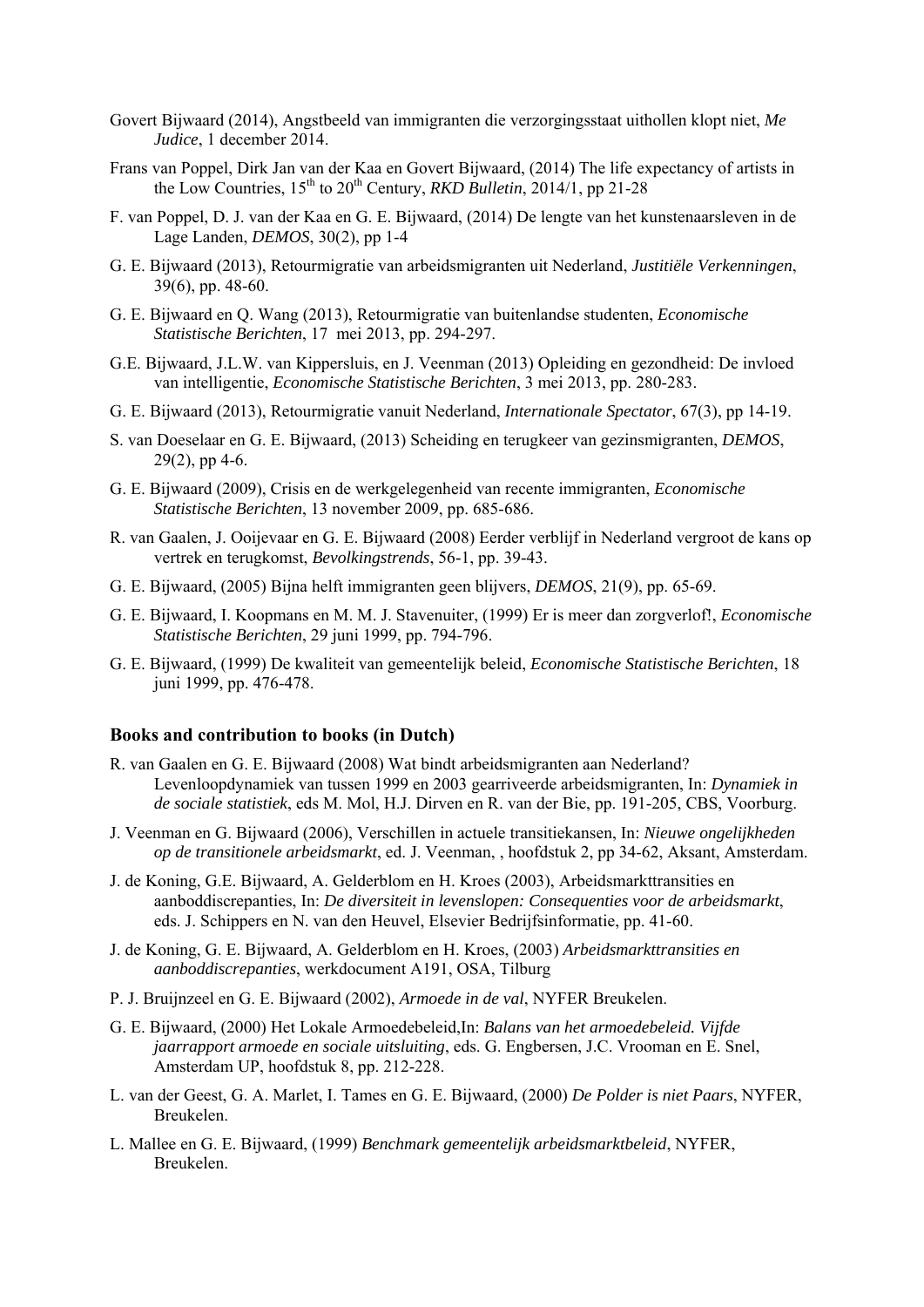- G. E. Bijwaard en K. Sadiraj, *Atlas voor gemeenten* (1999), NYFER, Breukelen.
- I. Koopmans, M. M. J. Stavenuiter en G. E. Bijwaard, (1999) *Meer werken, minder zorgen: Arbeid en zorg in wetgeving en CAO's,* NYFER, Breukelen

#### **Working papers (selection)**

- G.E. Bijwaard & A. M. Jones (2019), *Education and life-expectancy and how the relationship is mediated through changes in behaviour: a principal stratification approach for hazard rates* HEDG WP 19/05
- G. E. Bijwaard and C. Schluter (2018)*, Local Interactions, Social Networks, and the Return Decision of Migrants*, IZA DP 11780
- G.E. Bijwaard, R. Alessie and V. Angelini (2018), *The effect of early life health on later life home care use: the mediating role of household composition*, IZA DP 11729
- G. Niccodemi & G.E. Bijwaard (2018), *Education, Intelligence and Diseases in Old Age,* IZA DP 11605
- G.E. Bijwaard & P. Tynelius (2018), *The impact of mental problems on mortality and how it is moderated by education,* HEDG WP 18/16
- G.E. Bijwaard, M. Myrskylä, P. Tynelius (2018), *The impact of mental problems on mortality and how it is moderated by education,* IZA DP 11591
- G.E. Bijwaard, M. Myrskylä, P. Tynelius F. Rasmussen (2017) *Educational gain in Cause-specific Mortality: Accounting for Confounding* MPIDR WP 2017-003
- G. E. Bijwaard and C. Schluter (2016), *Local Interactions, Social Networks, and the Return Decision of Migrants,* CReAM DP 20/16
- G.E. Bijwaard, M. Myrskylä, P. Tynelius F. Rasmussen (2016) *Education, cognitive ability and cause-specific mortality: A structural Approach,* IZA DP 10137 (and MPIDR WP 2016-007)
- G.E. Bijwaard and A. M. Jones (2016), *Cognitive Ability and the Mortality Gradient by Education: Selection or Medication?,* IZA DP 9798 (also HEDG WP 15-07)
- G. E. Bijwaard and J. Wahba (2014), *Immigrants wage growth and selective out-migration*, IZA DP 8627
- G. E. Bijwaard (2009), *Labour Market Status and Migration Dynamics*, IZA DP 4530 (also Econometric Institute Report, 2009-25, Erasmus University Rotterdam).
- G. E. Bijwaard (2007), *Modeling the Time on Unemployment Insurance Benefits*, Econometric Institute Report, 2007-28, Erasmus University Rotterdam (also IZA DP2936).
- G. E. Bijwaard (2007), *Instrumental Variable Estimation of Treatment Effects for Duration Outcomes*, Econometric Institute Report, 2007-20, Erasmus University Rotterdam (also IZA DP2896).
- G. E. Bijwaard (2006), *A Note on Stock Sampling and maximum Duration*, Econometric Institute Report, 2006-22, Erasmus University Rotterdam.
- E. R. Kappe and G. E. Bijwaard (2005), *Does Work-related Training Reduce the Discrepancy between Function Requirements and Competencies?*Econometric Institute Report, 2005-42**,**  ErasmusUniversityRotterdam

#### **Other (in English)**

ScienceDaily, *Study provides evidence against the fetal origins of cancer, cardiovascular disease,* 27 March 2015 ( http://www.sciencedaily.com/releases/2015/03/150327132238.htm )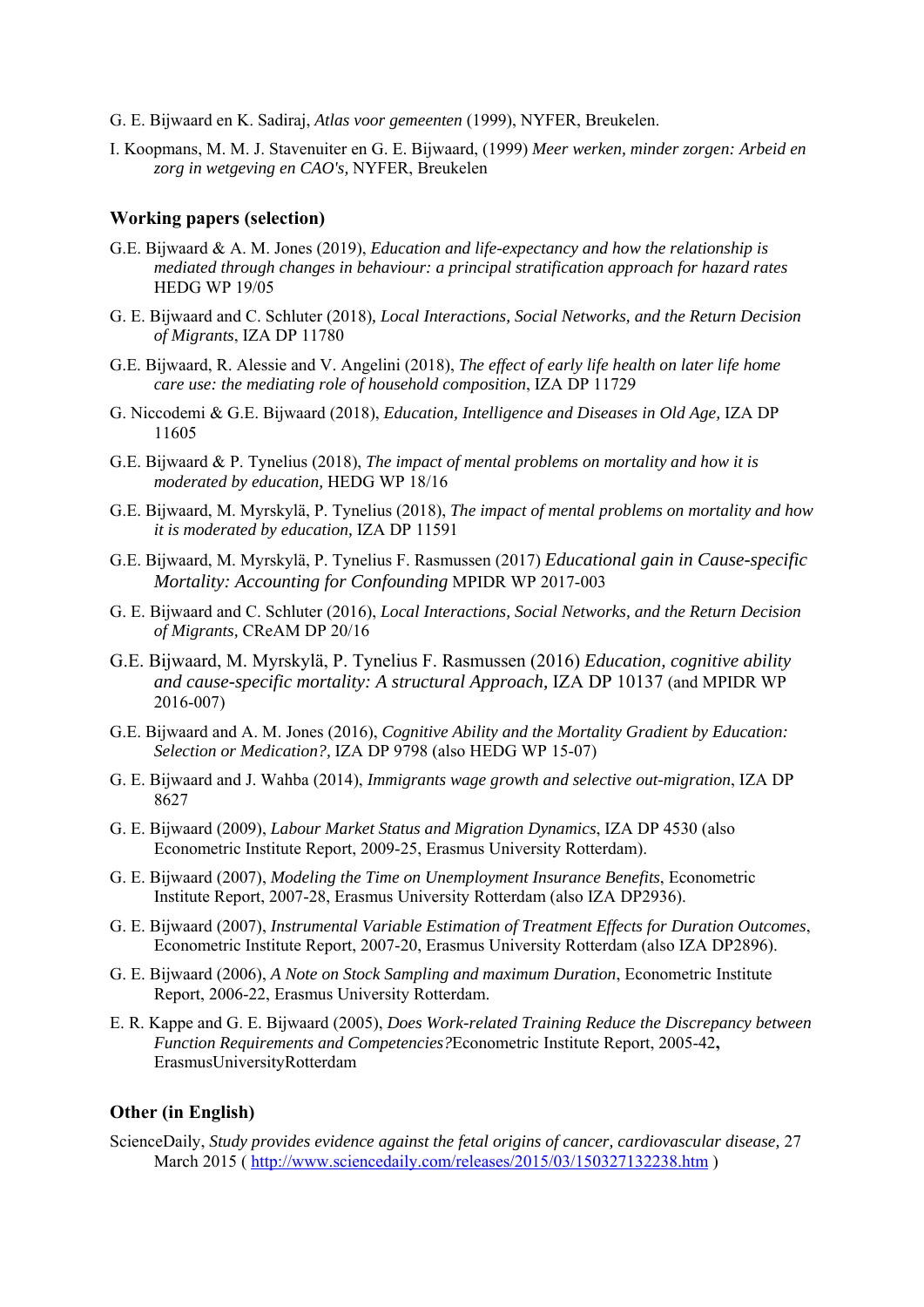- CPC Policy Briefing *Do high-income or low-income immigrants leave a country faster?* February 2014
- CPC Policy Briefing *Does Unemployment cause return migration?,* June 2011
- S. Knapp and G. E. Bijwaard (2008) Staying on the Safe Side.*Lloyd's List (*major maritime newspaper)*,*29 April 2008, p8-9.
- R. van Gaalen and G. E. Bijwaard (2008) Large proportion of labour migrants leave the Netherlands within four years, *Statistics Netherlands Web Magazine*, 23 April 2008.
- G.E. Bijwaard, (2006) Modelling Purchases as Repeated Events, *Medium Econometrische Toepassingen,*14-3, pp. 25-31
- G.E. Bijwaard, (2004) Dynamic Economic Aspects of Migration, *Medium Econometrische Toepassingen,*12-3, pp. 26-30.
- G. E. Bijwaard, A. Knoester , N. van der Windt and M. Andrle, (2003), *A Medium-Term Model of the Czech Republic*, SEOR, Rotterdam

#### **Other (in Dutch)**

J. de Koning, P. de Hek en G. E. Bijwaard (2015) *Aanvullende Analyse Experiment UWV "Edienstverlening"*, SEOR, Rotterdam

Stuk van 2 pagina's in het NRC , "Er was iets met die schilders" , op 24 november 2011 door Joke Mat o.b.v. *The longevity of visual artists in the Low Countries through the ages*

- Interview in *CBS relatiemagazine* 02/11 p18-19
- Bijdrage aan discussie over meest prangende sociale vraagstukken van Nederland in*De Groene Amsterdammer* (Dutch weekly magazine) van 20 April 2011 (http://www.groene.nl/2011/wetenschappers/govert-bijwaard)
- Govert Bijwaard (2008) Naar een selectief arbeidsmigratie-beleid? EconomieOpinie.nl (http://www.EconomieOpinie.nl/)
- R. van Gaalen and G. E. Bijwaard (2008) Eigen bedrijf, uitkering en familie bindt sterker dan een baan, CBS webmagazine 22 april 2008 (www.cbs.nl/webmagazine)
- Interview in *De Volkskrant* (Dutch Newpaper) on 7 January 2006
- J. de Koning, G. E. Bijwaard, H. Kroes and P. van Nes (2004) *Kosten per SW-plaats*, SEOR, Rotterdam
- M.C.W. Janssen, G. E. Bijwaard and E. Maasland, (2004), *Vervolg-onderzoek over de Nederlandse fietsenbranche*, ECRI/SEOR, Rotterdam
- M.C.W. Janssen, G. E. Bijwaard, E. Maasland and E. Mendys, (2004) *Internationale vergelijking ontwikkeling marktaandelen in de mobiele telecomsector*, ECRI/SEOR, Rotterdam.
- J. de Koning, G. E. Bijwaard, A. van Dijk en H. Kroes, (2004) *Patronen in het gebruik van de WW*, SEOR, Rotterdam.
- J. de Koning, G. E. Bijwaard, P. van Nes, T. Post en M. Wildenbeest, (2003) *Benchmark van het gemeentelijk activeringsbeleid: Een haalbaarheidsstudie*, Ministerie van Sociale Zaken en Werkgelegenheid, Den Haag.
- M. M. Janssen, G. E. Bijwaard en M. M. J. Stavenuiter, (2001) *"Ik ga niet betalen om te werken*, Ministerie van Sociale Zaken en Werkgelegenheid, werkdocument no. 224.
- G. E. Bijwaard en L. van der Geest, (2000) *De achterkant van de welvaartsstaat*, Ministerie van Sociale Zaken en Werkgelegenheid, werkdocument no. 164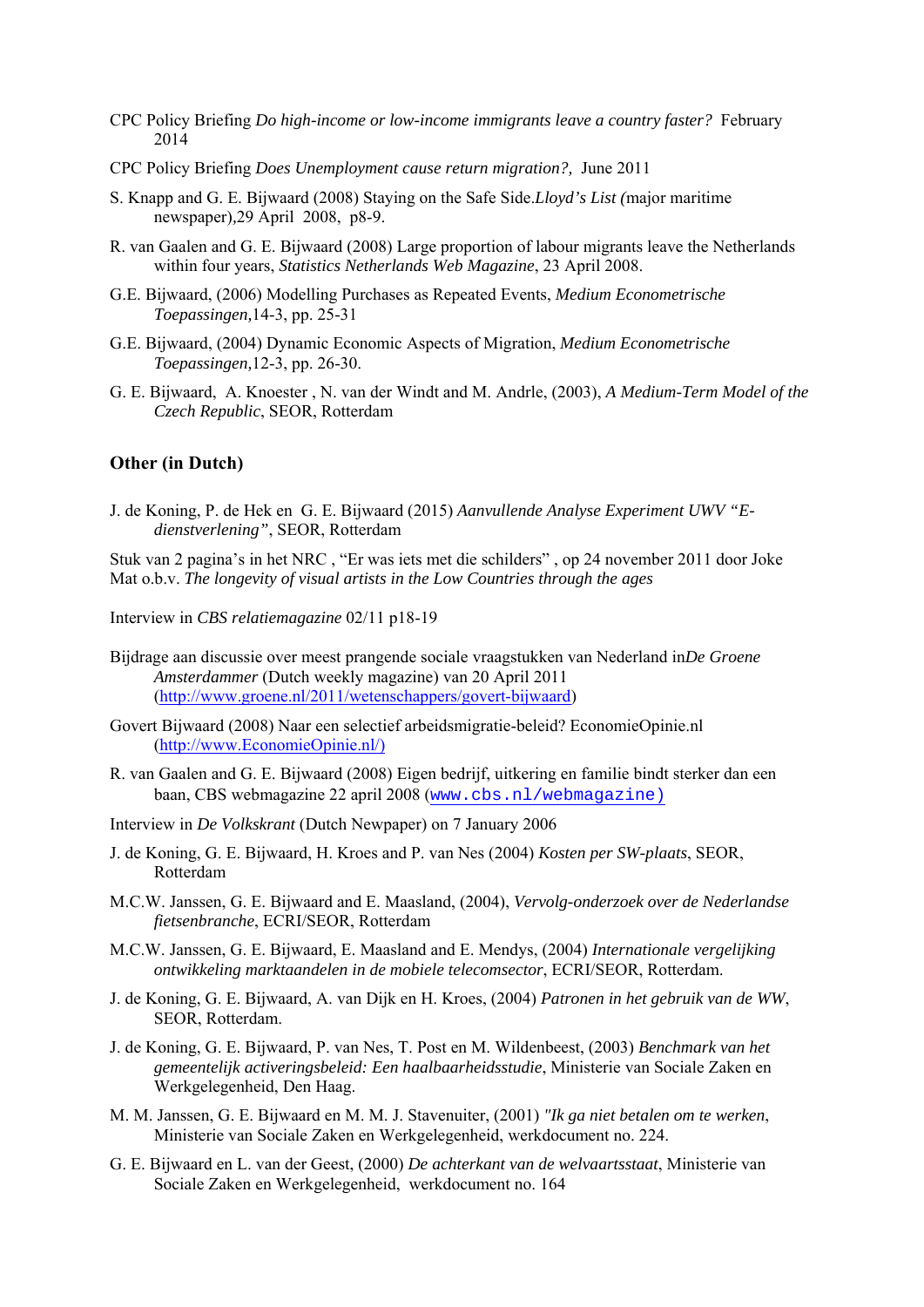## **Recent presentations at conferences, workshops and seminars**

### **Conferences and workshops**

- *2019:* Nederlandse demografie-dag, Utrecht; *Netspar Pension day*, Utrecht; *EWEHE 2019,* European Workshop on Econometrics and Health Economics, Leuven; *Nordic Demographic Symposium*, Reykjavik*; SEHO,* 2019 meetings of Society of Economics of the Household, Lisbon*; NBER*  Cohort Studies Meeting (**invited** 2x), Boston
- *2018:* EuroCIM, University of Florence; European Population Conference, Brussels; *Rostock Retreat on Causality*; *EWEHE 2018,* European Workshop on Econometrics and Health Economics *,*  Groningen; Nederlandse demografie-dag, Utrecht
- *2017: UK-CIM,* University of Essex; HDM, Berlin; Nederlandse demografie-dag, Utrecht
- *2016:* SLLS annual conference, Bamberg*;* IUSSP seminar on Causal Mediation Analysis in Health and Work, Rostock; European Population Conference, Mainz; REVES, Vienna; HAPS Ageing & mortality (**invited**), Groningen
- *2015:* Microgebuikersdag Onderwijs CBS; European Workshop on Econometrics and Health Economics *,* Paris; Healthwise workshop (**invited keynote speaker**), Groningen; 3rd annual Healthwise conference (**invited**), Groningen; NIDI-RUG Workshop on Early life circumstances and late life outcomes, The Hague; Nederlandse demografie-dag, Utrecht
- *2014:*Nederlandse demografie-dag, Utrecht; IUSSP seminar on Early-life determinants of late-life employment, ill health and early death,Lund; EAPS Health, Morbidity andMortality Workshop, London; REVES, Edinburgh; NVD-HAPS-NIDI study afternoon (**invited**), The Hague
- 2013: Health, Education and Retirement over the Prolonged Life Cycle, Vienna: 5<sup>th</sup> NORFACE Conference, Berlin;IZA/SOLE Transatlantic Meeting of Labor Economists, Buch am Ammersee; IZA  $AM^2 10<sup>th</sup>$ annual migration meeting, Jerusalem; NORFACE Conference, London (3 presentations)
- *2012:*Nederlandse demografie-dag, Utrecht; Onderzoeksmiddag Ministerie BZK, Den Haag; Multistate event history workshop (**invited**), Beijing & Hangzhou; European Association for Labour Economists, Bonn; European Population Conference, Stockholm; CHOICES workshop, Den Haag;NORFACE Conference, Mannheim
- *2011:* Nederlandse demografie-dag, Utrecht; Multistate event history workshop (**invited**), The Hague;PRC Groningen-NIDI meeting (**invited**), Groningen; NORFACE Conference: Migration: Economic Change, Social Challenge, London
- *2010:* Microsimulation workshop of the Population Change and Lifecourse Cluster (**invited),** Ottawa; European Migration Network Conference (**invited)**, Brussels*;* CReAM Workshop - Migration, Development and Global Issues (**invited)**, London; European Population conference (+MicMac sidemeeting), Vienna; European Society for Population Economics, Essen; Multistate event history workshop (**invited**), The Hague; NVD workshop *Emigratie* (**invited***),* The Hague;
- *2009:* IZA Workshop on " Unemployment Insurance and Flexicurity", Bonn; Nederlandse demografie-dag, Utrecht;
- 2008: CBS Symposium *Dynamiek in de statistiek* (**invited**), The Hague; IZA/SOLE Transatlantic Meeting of Labor Economists, Buch am Ammersee; Research workshop on Causal Inference and Endogeneity in Duration Analysis (**invited**), Rostock;European Association for Labour Economists, Amsterdam

#### **Seminars**

- *2015:* Health Economics at Erasmus University Rotterdam; University of York; Paris School of Economics
- *2014:* University of Ghent;

*2011:*Centre for Population Change University of Southampton*;*

- *2010:* Leiden University Medical Center;
- *2009:* University Paris 1 Panthéon– Sorbonne; NIDI; University of Alicante;
- *2008:* University of Mannheim; Tartu university, Estonia;
- *2006:* Århus School of Economics and management; Århus School of Business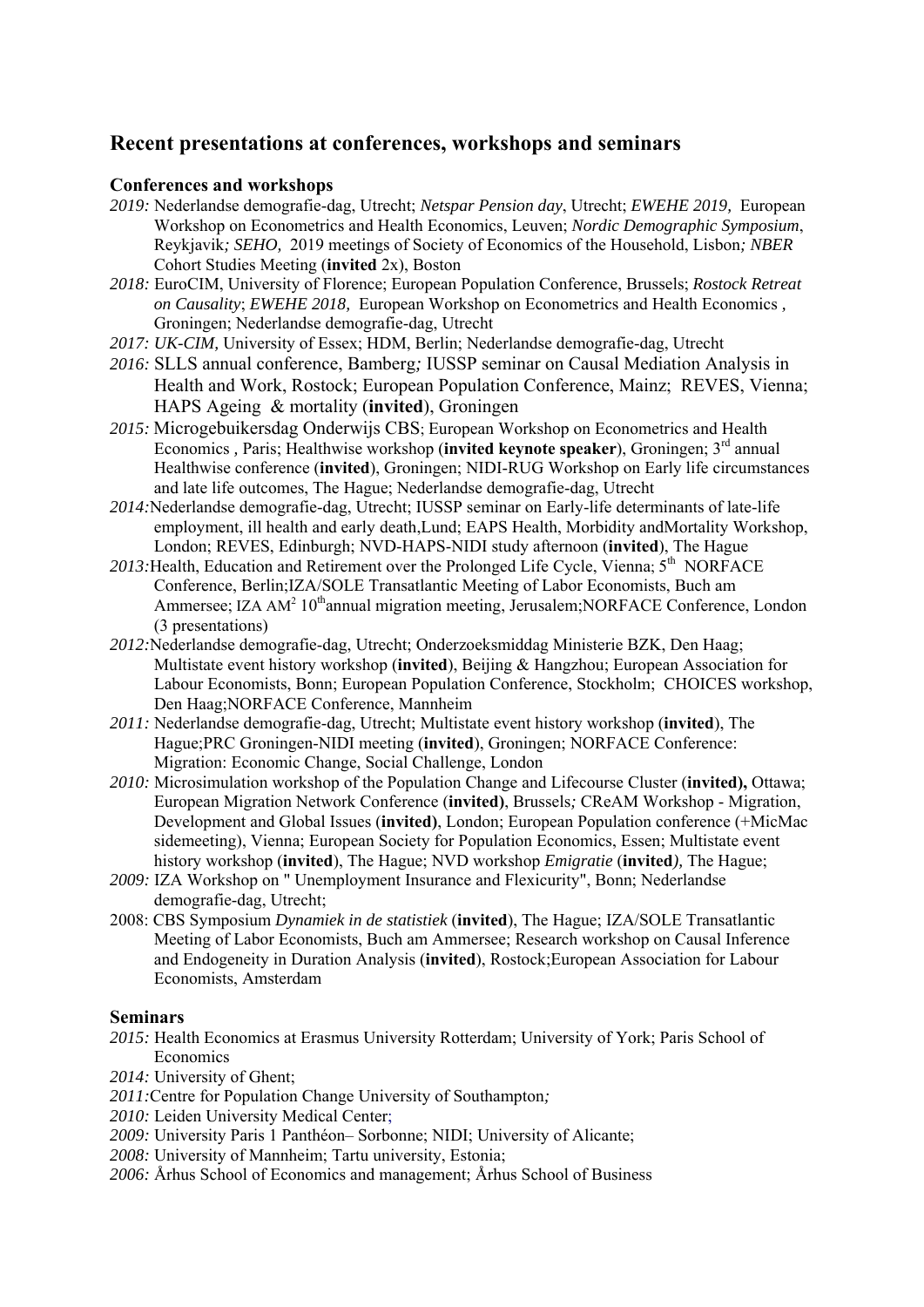## **Organisation of conferences and workshops**

- 2016: Socioeconomic Differences and Health Later in Life, joint NIDI-RUG workshop, Groningen, 24-25 November 2016
- 2015: Early life circumstances and late life outcomes, NIDI/RUG workshop, The Hague, 20 November 2015
- 2014: Advances in Multistate models workshop, Leyden, 3-7 March 2014
- 2012: Migrants' CHOICES workshop, The Hague, 12 April 2012

## **Teaching experience**

Guest lecture Population, Health & Space (Groningen University; 2017) Demography of Ageing (Leiden University; 2010) Migration, Segregation and Integration I (University of Amsterdam; 2010) Guest lecture Migration (Groningen University; 2009, 2010) Applied microeconometrics; (Erasmus University Rotterdam; 2006) Markov processes; (Erasmus University Rotterdam; 2005, 2006, 2007) Didactics course (Erasmus University Rotterdam; 2005)

# **Tutoring**

PhD-supervision: Gianmaria Niccodemi (2017-2021), Jointly with Rob Alessie & Viola Angelini University of Groningen PhD opponent: Katherina Ogurtsova (University of Groningen, 2014) Member of PhD committee: Unnati Saha (University of Tilburg, 2012) Research master thesis: Gianmaria Niccodemi (2017), Stijn van Doeselaar (2011), Qi Wang (2012), John Charles Luwa (2015) Master thesis: Joep Houtman, Wilma Barendregt, Bas Bogaert (2008) Bachelor thesis: Eelco Kappe (2005) Tutorial Marketing econometrics, 2005

## **Software**

Linear Rank Estimator (LRE) procedure for STATA

# **International research projects:**

| 2015-2018 | FAMINE 2 (Project financed by NIH)                                                                                  |
|-----------|---------------------------------------------------------------------------------------------------------------------|
| 2011-2013 | FAMINE Prenatal Nutrition and Mortality through Age 63<br>(Project financed by NIH)                                 |
| 2009-2012 | <b>CHOICES Understanding Migrants' Choices</b><br>(Project financed under NORFACE of the European Community)        |
| 2009-2011 | <b>ANCIEN</b> Assessing Needs of Care In European Nations<br>(Project financed under FP7 of the European Community) |
| 2008-2009 | Bridging the micro-macro gap in population forecasting<br>(Project financed under FP6 of the European Community)    |
| 2008-2010 | Modelling of Statistical Data on Migration and Migrant Populations<br>(Project financed by Eurostat)                |